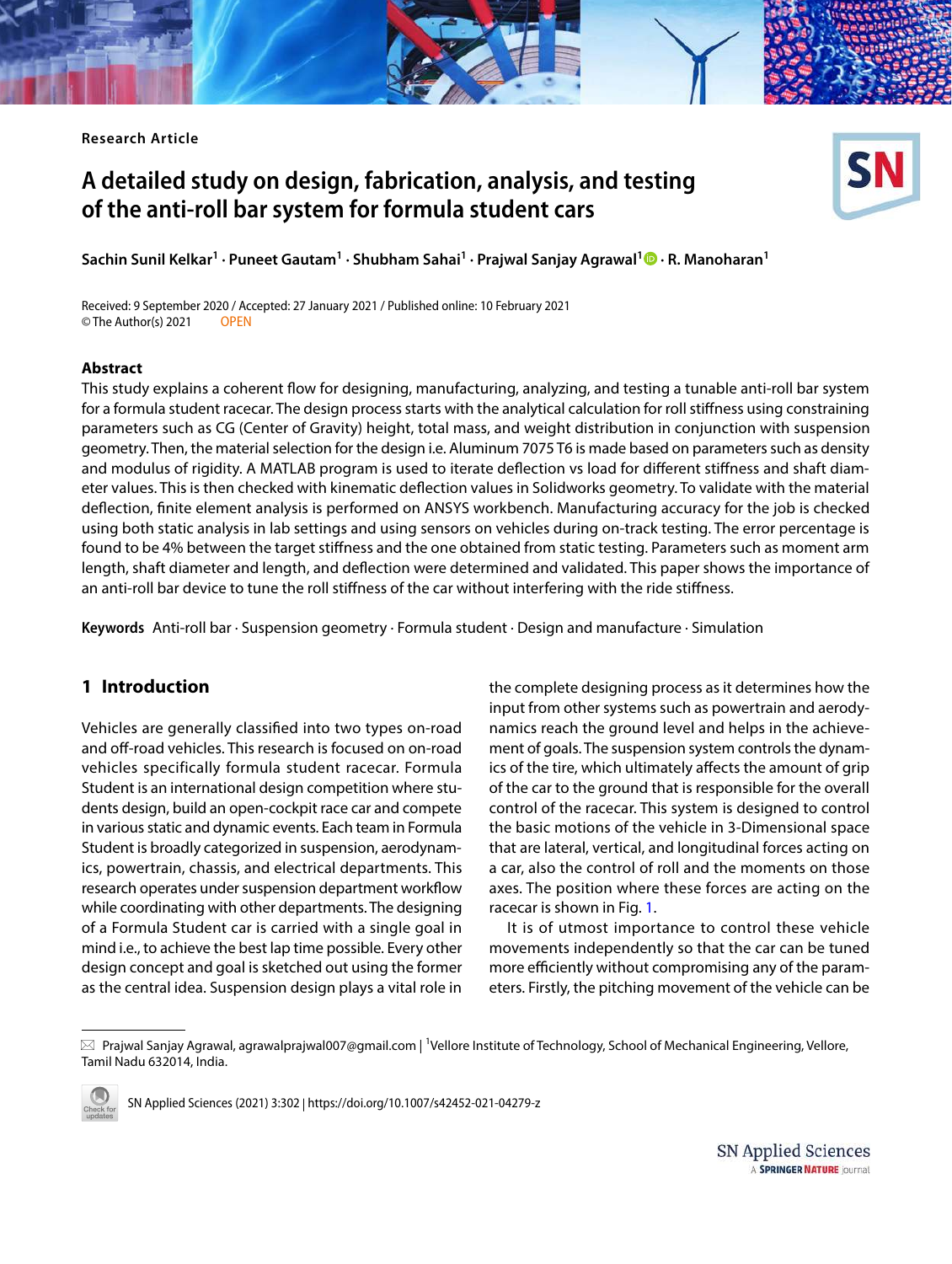

<span id="page-1-0"></span>**Fig. 1** Degrees of freedom of a car. Reprinted with permission from [\[1\]](#page-12-10). Copyright SAE International 1992

controlled using the stiffer spring setup, which in result also affects the roll stiffness of the vehicle. Later, the introduction of the anti-roll bar induces roll stiffness in the vehicle without making a compromise on the ride stiffness. These anti-roll bars are generally modeled as U-bar or Z- bar type designs. Figure [2](#page-1-1) depicts the anti-roll bar connection with the suspension geometry of the car. It also shows how the other suspension subsystems like the control arms, dampers system, and others are interlinked.

The anti-roll bar grabbed the attention of many researchers after 1997 when the SAE (Society of Automotive Engineers) spring design manual gave an overview of designing an anti-roll bar. However, the scope of this manual was limited to commercial and road vehicles, so it's utilization was also limited [\[3](#page-12-0)]. Later Zhang and co-workers in 2009 displayed simulations using ADAMS multibody analysis, this procedure was used to calculate stiffness for an anti-roll bar using the Craig Bampton method which was implemented in the software. This research also studied the effect of an anti-roll bar for a single stiffness value [[4](#page-12-1)]. In addition to this in 2011–12, Pravin and co-workers showed the procedure for designing an anti-roll bar for Mc Pherson strut-type suspension, the limitation of this system is its design type as the parameters like motion ratio, and mounting points were constrained within the structure [[5](#page-12-2)]. So to have this limitation eradicated in 2013

Wang and co-workers demonstrated a way to tackle the apparent drawback of using an anti-roll bar, which limits the amount of wheel travel on an uneven surface and particularly in articulation mode. But at the same time, they suggested that an anti-roll bar is useful in the case of high-speed cornering which is desired in our application [[6](#page-12-3)]. Apparently, in the same year, Ribeiro and Silveira tried to demonstrate the geometrical parameters that alter the stiffness of the anti-roll bar. The drawbacks of this paper were the variables such as the position of the bushing, cross-section, and the opening angle of the shaft which were not taken into account [[7\]](#page-12-4).

To overcome these drawbacks in 2015 Shi and coworkers displayed the effect of positioning and usage of anti-roll bar on a passenger bus, their work also includes the tire characteristics, and static testing which was carried out to demonstrate the achievement of desired results for the design and experimentations [\[8](#page-12-5)]. Later in the same year Zhou and co-workers demonstrated the use of interconnected 4 wheel suspension systems, for 2 axle vehicles, this was done in the case of off-road vehicles especially, in the warp mode, the limitation of this research was the wheel contact patch which eventually caused wheel lift [\[9\]](#page-12-6). Whereas Emre Sert and co-workers in 2016 demonstrated the sensitivity of using the anti-roll bar system in heavy vehicles that are prone to rollover conditions. They tried 3 different anti-roll bars and 2 leaf spring setups firstly in an ADAMS car, and eventually, a bench test was carried out [\[10](#page-12-7)]. Also, Koundinya and coworkers demonstrated the advantage of using an active roll control unit by using hydraulic actuators and simulating the model on IPG (company) car makers while coupling it with the MATLAB-Simulink model, it also includes simulating extreme maneuvers [[11\]](#page-12-8). Later in 2018, Zhang. Y and co-workers worked on an active anti-roll system by using a switched reluctance motor and a harmonic gear reducer, the model was developed on MATLAB-Simulink in a closed-loop system that calculates anti-roll torque in real times [\[12\]](#page-12-9). Further in 2019, Yulong Liu's research incorporated an important parameter the steering system which

<span id="page-1-1"></span>**Fig. 2** The anti-roll bar on a commercial vehicle. Modified from [\[2\]](#page-12-11)



SN Applied Sciences A SPRINGER NATURE journal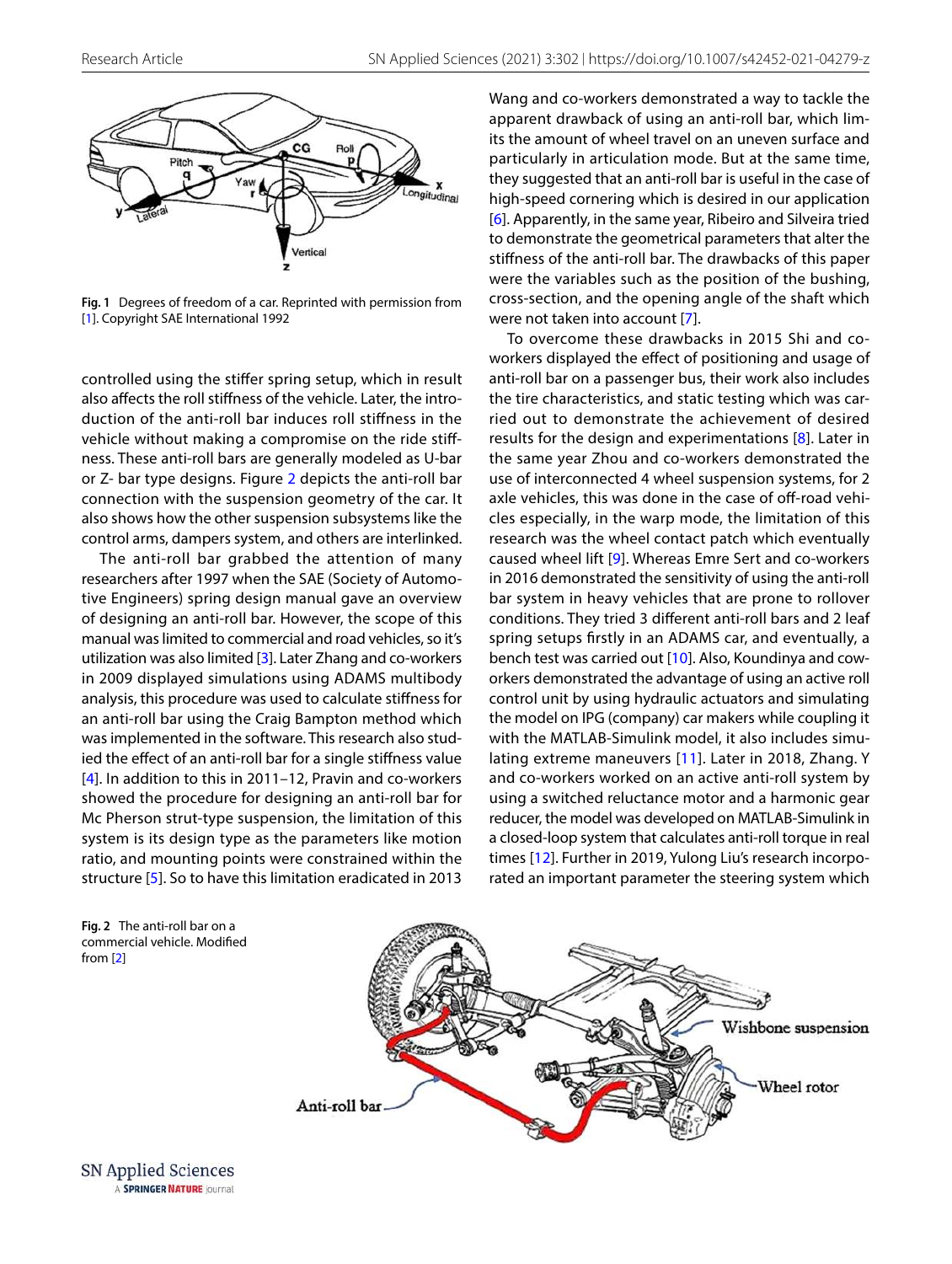is often neglected. This research takes upon the dynamic game theory between two systems that are active steering and active roll control and it also tries to find the optimal solution by finding the nash equilibrium for this system [[13\]](#page-12-12). The recent advances in 2020, by V. Mohavavel and co-workers, demonstrated the use of ANSYS to analyze the deflection of anti-roll bar structure in x, y, and z-axis, it also emphasizes developing the hollow tubular structure to save weight, the research, however, misses an elaborate explanation of how the mathematical models are generated and to calculate the essential parameters of the antiroll bar [[14](#page-12-13)]. So, the anti-roll bar system design, analysis, and manufacturing for a formula student race car is a not well-studied topic with the help of this particular study, and we aim to develop tunable anti-roll bar devices for individual axles for a Formula student race car. The primary aim of this research is to achieve the desired roll gradient of the chassis as it affects the outputs of other systems of the vehicle. Hence our goal is to design, analyze, and manufacture a tunable anti-roll bar for push rod type suspension systems.

In this paper, firstly an explanation of the theoretical calculation for the anti-roll bar is carried out, by highlighting the mathematical modeling for the system using dimensional calculations. Then an overview of CAD modeling and finite element analysis (FEA) is given with complete supports and force constraints. Next, we describe the procedure for static testing and on-track testing and a comparison of the data obtained from these tests utilizing the theoretical calculations in order to check for errors in manufacturing and FEA. Before moving onto the conclusion an insight on results and future perspective is given.

#### **2 Mathematical modeling, analysis, and manufacturing process**

This section mainly focuses on generating and deriving the essential mathematical equations that are required to parameterize the motion of a vehicle during cornering conditions. Based on these equations, and constraints the dimensions for the anti-roll bar are calculated. Additionally, the roll of the chassis affects the amount of aerodynamic load produced, camber values on tires, roll induced steering, and driver comfort. These parameters individually or collectively affect vehicle performance. It is observed in racing situations that performance varies from track to track (due to the track structure, elevation, and other external factors) it becomes cardinal to adapt to the given condition to churn out maximum performance from the vehicle. Hence this research aims to develop a tunable anti-roll bar to accommodate different track requirements.

### **2.1 Forces and moments during cornering**

Mathematical models play an essential role in the designing of an anti-roll bar system. A few terminologies are needed to be defined before analyzing the effect of forces and moment on the vehicle. Firstly, the roll center which is an instantaneous point about which the axle tends to roll. Secondly, the roll axis which is an imaginary axis (in the side view of the vehicle) created by joining the front and rear roll center. When a vehicle moves in a circular path, the centrifugal force acts on the center of gravity and this force then produces a roll moment about the roll axis. This moment results in the rolling maneuver of the vehicle. Figure [3](#page-2-0) depicts all the necessary forces and moments acting on the vehicle.

Where  $\varphi$  is the roll angle,  $h_r$  is the rear roll center height, h is the CG height,  $F_{z0}$  and  $F_{zi}$  are normal reactions on outer and inner tires, respectively. Mg is weight acting downwards, t is the track width,  $\mathsf{M}_\mathsf{S}$  is the roll moment,  $\mathsf{F}_\mathsf{yi}$  and  $\mathsf{F}_\mathsf{yo}$  are lateral forces on inner and outer tires, respectively.

#### <span id="page-2-3"></span>**2.2 Calculating roll stiffness**

Once the ride frequencies ( $f$ ) are fixed for each axle, the corresponding roll stiffness which can be obtained is calculated by firstly calculating ride stiffness k where m is the mass on the axle as shown in Eq. [1](#page-2-1) and Eq. [2](#page-2-2): [[15,](#page-12-14) [16\]](#page-12-15)

<span id="page-2-1"></span>
$$
f = \sqrt{k/m} \tag{1}
$$

<span id="page-2-2"></span>
$$
k_{\varphi} = \frac{k * t^2}{2} \tag{2}
$$



<span id="page-2-0"></span>**Fig. 3** Forces and moments acting on a vehicle. Reprinted with permission from [\[1\]](#page-12-10). Copyright SAE International 1992

SN Applied Sciences A SPRINGER NATURE journal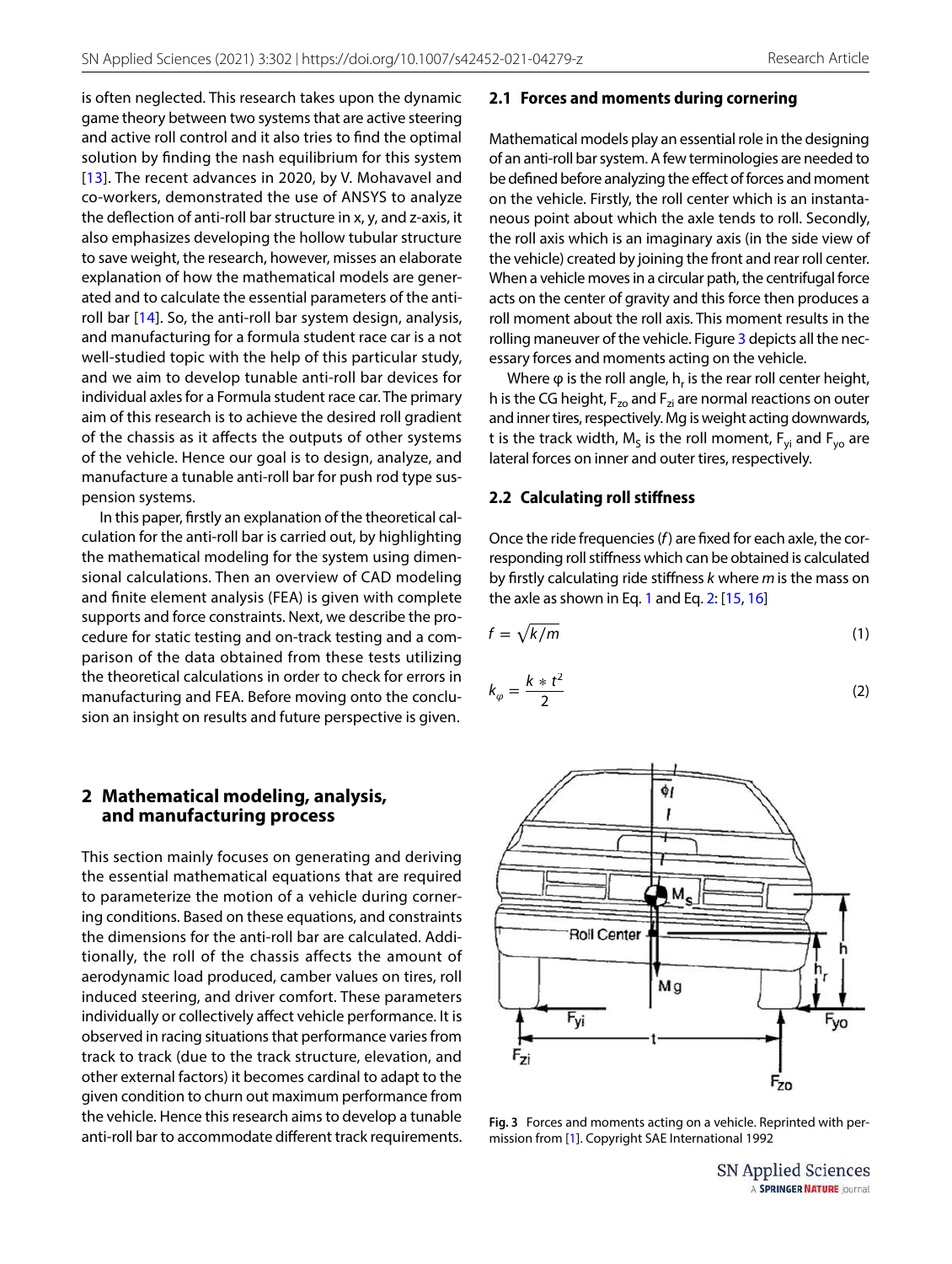where  $k_{\varphi}$  is the roll stiffness,  $k$  is ride stiffness (or ride rate), and t is the track width of the given axle.

Then a quantity called "Roll Gradient" is determined using Eq. [3,](#page-3-0) which relates the amount of vehicle roll desirable during concerning unit  $g$  (lateral acceleration normalized by g (gravitational force) = 9.8 m/s<sup>2</sup>) of lateral force. The roll gradient is generally kept in the range of (0.5–1) for race cars and high-performance vehicles, especially for those cars that generate downforce using aerostructures. This is done by utilizing a lower magnitude roll gradient that eventually results in less roll of chassis in the corners. Hence, resulting in a minimal loss of downforce and the available lateral force [[17\]](#page-12-16).

$$
\frac{\phi}{A_y} = \frac{-W * H}{K_{\phi des}}\tag{3}
$$

where  $\phi$  is the roll angle,  $K_{\phi des}$  is desired roll stiffness, W is the total weight,  $A_{y}$  is the lateral acceleration of the vehicle and  $H$  is the normal distance between the roll axis and center of gravity (the value "h-hr" in Fig. [3\)](#page-2-0). The roll gradient is fixed for a system, and the desired roll stiffness for a particular geometry is calculated.

Considering a single tire system (also called a quarter car model), 2 springs are acting in a series combination that is, a tire spring, and an actual spring on the sprung mass. When the anti-roll bar is added to the system, the additional spring (anti-roll bar) acts in parallel with the suspension spring and both in series with the tire, as shown in Fig. [4](#page-3-1)

The additional roll rate required to meet the desired roll gradient [[16](#page-12-15)] is calculated according to Eq. [4](#page-3-2):

$$
K_{\phi A} = \frac{\pi}{180} \left\{ \frac{K_{\phi des} K_T \left(\frac{t^2}{2}\right)}{\left[\frac{K_T \left(\frac{t^2}{2}\right) \pi}{180} - K_{\phi des}\right]}\right\} - \frac{\pi K_w \left(\frac{t^2}{2}\right)}{180} \tag{4}
$$

where K*𝜙*<sup>A</sup> is an additional roll stiffness required for using anti-roll bars and  $K<sub>T</sub>$  is the tire stiffness in N/m, this is the total stiffness required on the chassis, and then it is further divided into front and rear stiffness accordingly.

 $K_{\scriptscriptstyle W}$  is the wheel rate, which is defined using Eq. [5](#page-3-3):

$$
K_w = k * MR^2 \tag{5}
$$

where  $k$  is the ride rate defined earlier, and MR is motion ratio, the motion ratio is defined using Eq. [6](#page-3-4)

$$
MR = \frac{Wheeltravel}{springtravel}
$$
 (6)

where  $K<sub>T</sub>$  is the tire stiffness or tire rate. [\[18\]](#page-12-17)

SN Applied Sciences A SPRINGER NATURE journal



<span id="page-3-1"></span><span id="page-3-0"></span>**Fig. 4** Quarter car model can be condensed in the given springmass model

#### **2.3 Designing and calculating the shaft dimensions**

For designing the anti-roll bar, the following steps are followed. Firstly the motion ratio for the anti-roll bar is fixed for all the calculations (to start with the calculation), in this research it was selected to be 0.38, this value was selected based on the packaging constraints in the assembly of the anti-roll bar.

<span id="page-3-2"></span>Secondly, the calculation for the lateral acceleration of the car when the chassis roll will be  $1<sup>0</sup>$  is done. This calculation is made using Roll Gradient as it is the value defining roll of chassis per g's of lateral acceleration as defined in Sect. [2.2.](#page-2-3) Corresponding to this lateral acceleration, the lateral load transfer on each axle is determined using the following equation:

$$
Lateral load transfer = \frac{m*a*1}{t}
$$
 (7)

<span id="page-3-3"></span>where  $m$  is the mass on the axle,  $a$  is lateral acceleration,  $l$  is CG height from the ground and  $t$  is the track width of the corresponding axle.

<span id="page-3-4"></span>As the current system is using a rocker/bell crank arrangement, in a steady-state situation, the moment about the pivot point of the rocker must balance. For balancing, the force acting on the anti-roll bar mounting point is then calculated according to the chosen motion ratio for the anti-roll bar. Later, by iterating the length of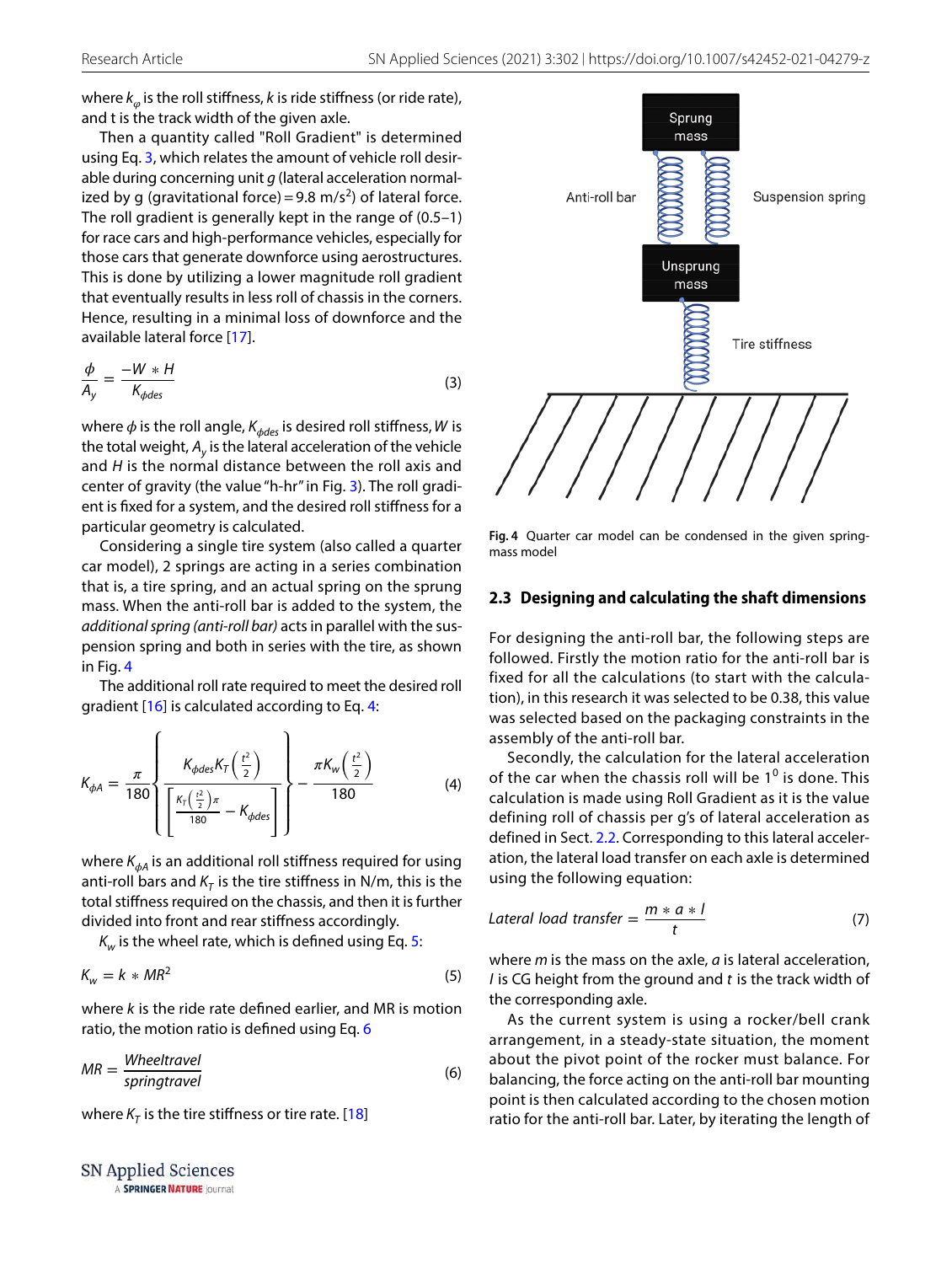the moment arm, the torque $(\tau)$  applied on the shaft is iterated by using Eq. 8 i.e.

$$
\tau = r * F \tag{8}
$$

where r is the arm length (perpendicular to the application of force), and  $F$  is the resultant force on the mounting point.

After determining the torque applied, the additional roll stiffness required (N-m/degree) is compared with the torque achieved at the anti-roll bar (also the resisting moment by Newton's third law) that is calculated to be at  $1^0$  chassis roll. Subsequently, the motion ratio and length of the shaft are iterated using MATLAB code to equate it to the required value (additional roll stiffness at a given axle). Then, the length of the moment arm is fixed for each iteration. After that, the overall concept of the project including the tunability and the system which is designed for different stiffness setups by utilizing variable-discrete length mounting holes. Lastly, the length of the anti-roll bar shaft is constrained due to cockpit dimensions; hence it is used as the input dimension. These are the steps involved in designing the shaft geometry. After this, the material used for this project is selected to be Al 7075-T6. The material required for this project was purchased from Perfect Metalworks, Bangalore, with a material certification bill.

The cross-section of the shaft is iterated for different diameter values, and by using the given formula in Eq. [9](#page-4-0) deflection is checked for each iteration.

$$
\frac{\tau}{J} = \frac{G * \alpha}{L} \tag{9}
$$

where  $\tau$  is the torque applied,  $J$  is the polar moment of inertia, L is the length of the shaft,  $\alpha$  is angular deflection, and G is the modulus of rigidity.  $[19]$  $[19]$  $[19]$ 

The Anti-roll bar geometry is designed on SolidWorks to check the packaging and clearances. The deflection of the moment arm is checked kinematically for wheel travel at lateral acceleration corresponding to  $1^0$  of body roll. This deflection is checked with analytical values obtained from the above-mentioned equations, for example, if by analytical calculation the deflection of 2 mm was obtained, by checking the same deflection kinematically, it was observed that the deflection was within  $\pm$  0.1 mm range, resulting in the selection of the corresponding shaft diameter. These dimensions are used to model 3D geometry in SolidWorks.

### **2.4 Designing individual components for the anti‑roll bar:**

<span id="page-4-0"></span>As the highlight of this research is tunability in the component, the moment arm (Fig. [5\)](#page-4-1) was modeled with 4 different mounting points (holes) to accommodate a different range of roll stiffness aimed earlier. To hold the structure in place, supporting flanges were designed with press-fit tolerance for deep groove ball bearings (as depicted in Fig. [6](#page-5-0)), as the device is supposed to undergo torsion and angular deflection. Finally, a shaft structure is extruded with the required dimensions, and then an assembly is made in the software (as shown in Fig. [7](#page-5-1)) according to packaging constraints in the chassis and with systems in its proximity. The same assembly is used for FEA analysis in ANSYS. All dimensions are in mm.



<span id="page-4-1"></span>**Fig. 5** Moment arm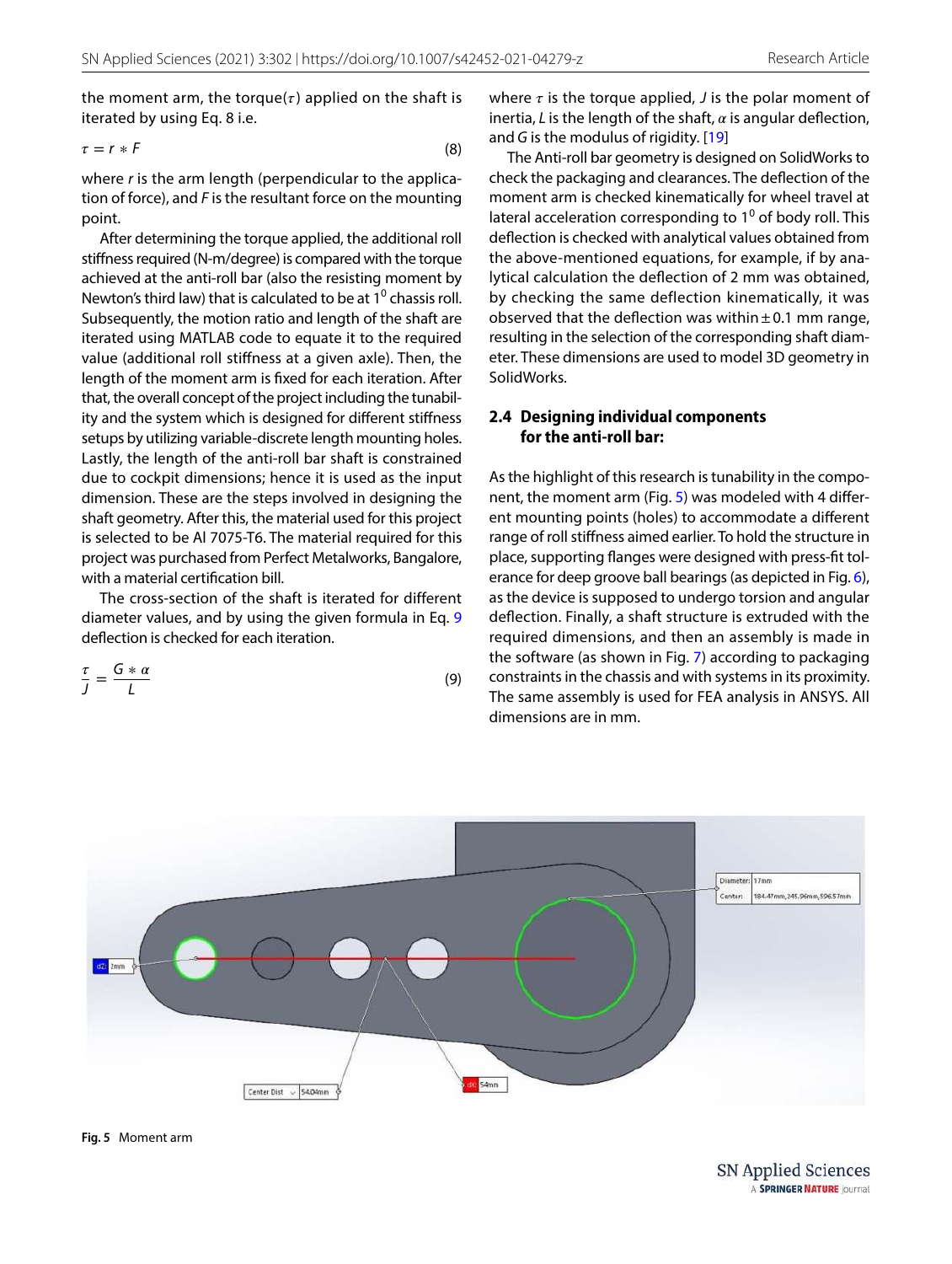

#### <span id="page-5-0"></span>**Fig. 6** Supporting flange



<span id="page-5-1"></span>**Fig. 7** Anti-Roll Bar assembly

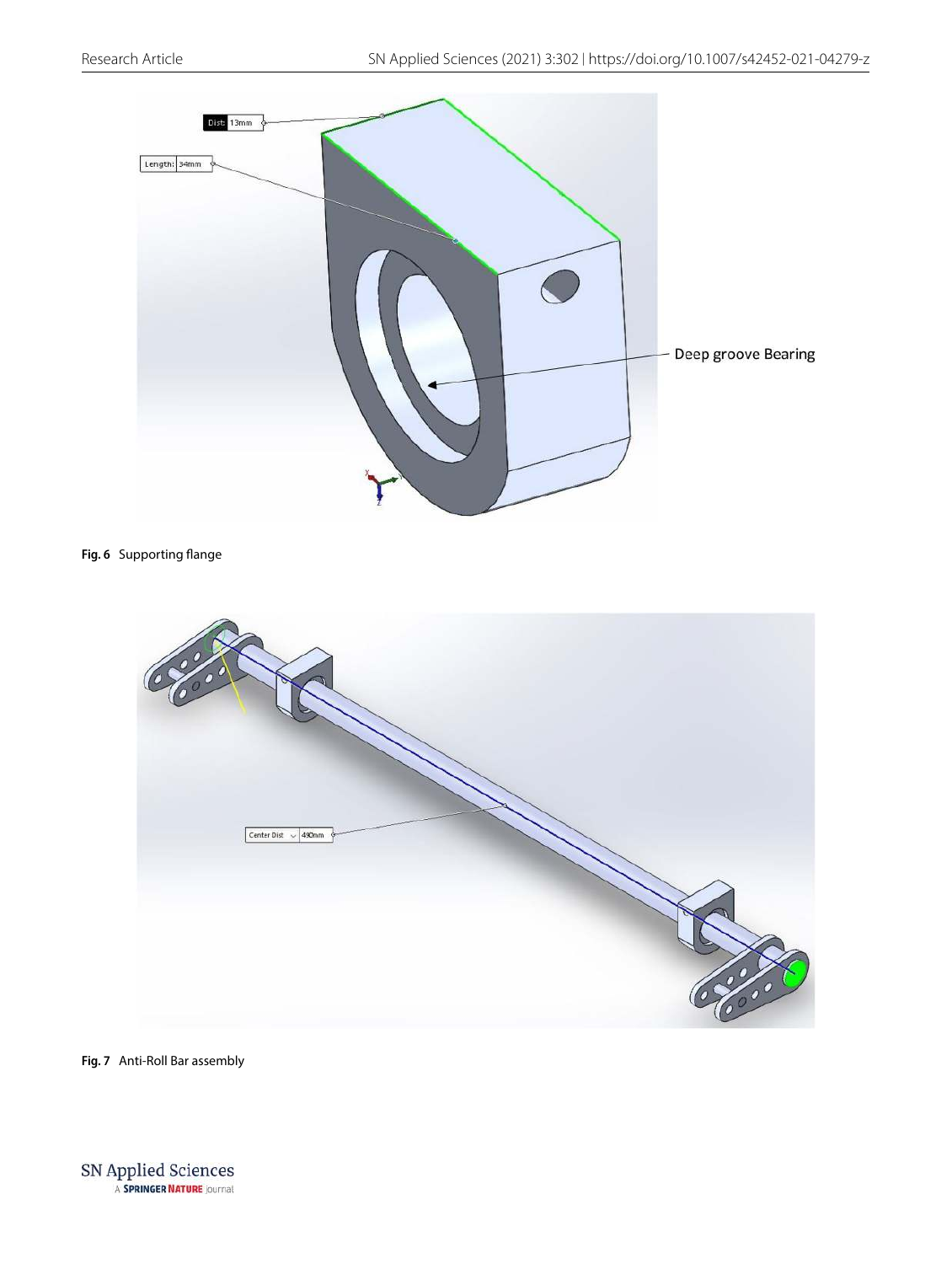## **2.5 Manufacturing**

As the design operates on fluctuating load cycles, it is essential to select a material that has high fatigue strength and impact toughness. As we know in a formula student race car, weight is of utmost importance, as by increasing weight more power is required to overcome the inertia of material; hence components are designed by keeping in mind the strength to weight ratio, amongst the compared materials such as mild steel, aluminum 6061, and aluminum 7075 T6, only aluminum 7075 T6 has desirable properties as mentioned.

Aluminum 7075 T6 shaft of 20 mm diameter was purchased from the company as mentioned earlier and was turned down to 17 mm on the lathe machine in Materials and Manufacturing Laboratory, SMEC, VIT, Vellore. For manufacturing moment arms, 4 mm Al7075 T6 sheets were laser cut on machines with a precision of 25 μm at Goodwill industries, Banglore. The supporting flange was machined at GK industries, Vellore using a lathe and vertical milling machines. Hydraulic press at Satyamoorty Industries, Vellore, was used to press-fit the deep groove ball bearing inside the supporting flange. The moment arms were joined on the shaft using the brazing process at a local materials store in Vellore. Hence an overall mechanism of anti-roll bar was manufactured.

## **3 Validation and analysis**

The validation of the anti-roll bar system can be given by analyzing the factor of safety (FOS) of the particular components. If the FOS of the designed system is greater than 1, then the components are safe to use and can be manufactured [[20](#page-12-19)]. The analysis of the antiroll bar is carried out in the following order of steps. Firstly, the ANSYS Static Structural package is used for FEA. Then, the assembly is imported as a Parasolid file (.x\_t). Later meshing of the constraint is carried out (Fig. [8\)](#page-6-0). Then, the bearing structures are given cylindrical support and remote displacement is assigned 0 for all degrees of freedom for the mounting points on the chassis (Fig. [9](#page-7-0)). Also, no separation for weld contacts on the shaft was given (Figs. [10](#page-7-1), [11](#page-8-0)). Then, a vertically opposite load is applied on the opposite ends of the shaft (Figs. [11](#page-8-0), [12](#page-8-1)). Afterward, the FOS, Von-mises stress, and total deformation are checked. Next, the directional deformation is checked in Y-axis and it is compared with an analytical and geometrical deflection from MATLAB and SolidWorks respectively (for example, at a force of 1441 N, the theoretical deflection from MATLAB is 4.3 mm and the kinematic deflection in SolidWorks in 4 mm, the deflection in the structural analysis was measured to be 4.08 and 4.11 mm respec-tively in opposite arms) (Fig. [13](#page-9-0)). The value of  $\sim$  2.5% is decided to accommodate the errors caused due to meshing and contact interactions in the FEA analysis

<span id="page-6-0"></span>

**Fig. 8** Meshing (fine/proximity and curvature)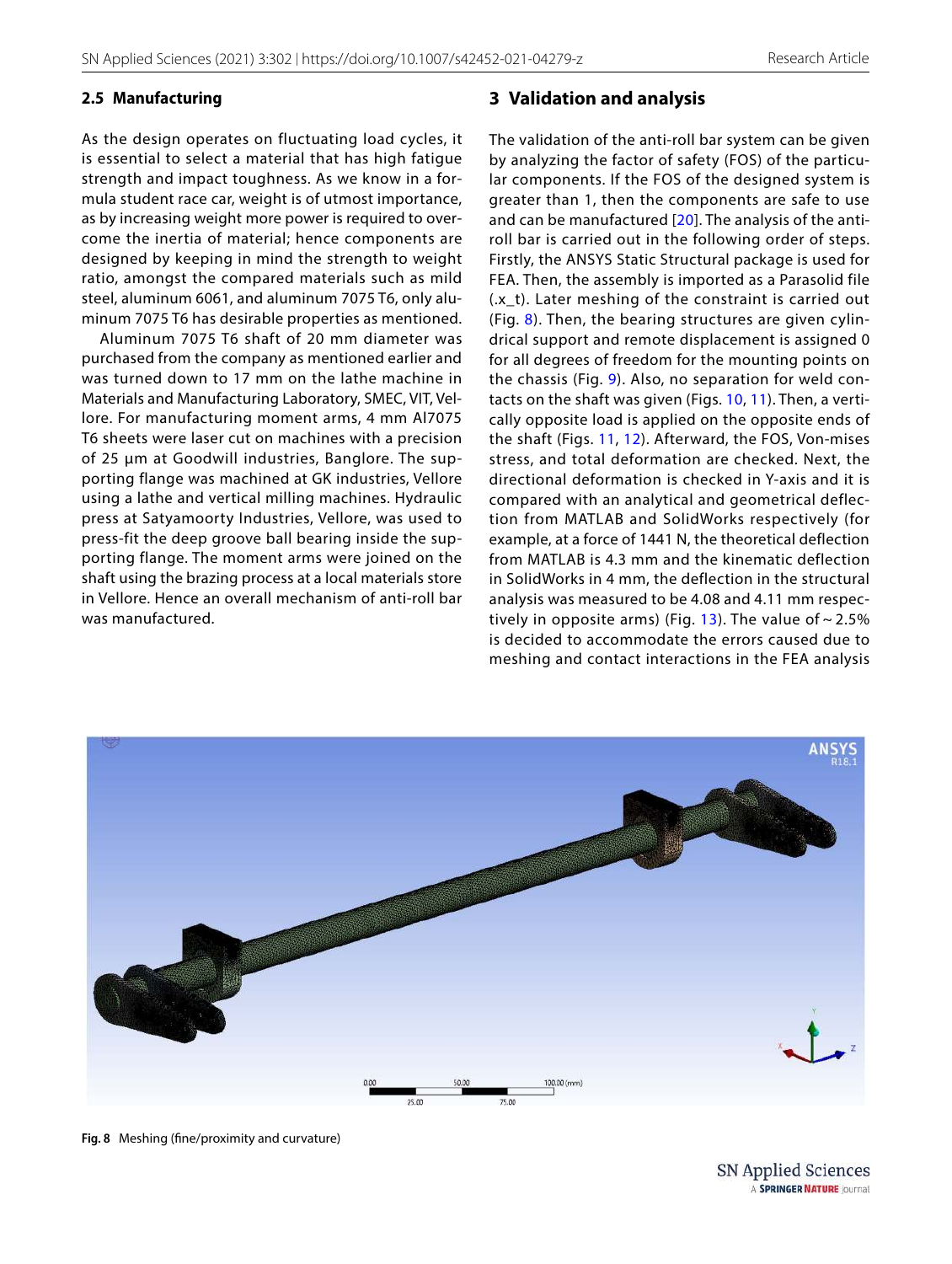

<span id="page-7-0"></span>



<span id="page-7-1"></span>**Fig. 10** No separation constraint on the outer race of bearing

[[21](#page-12-20)]. Lastly, the least value of FOS is measured to be 1.6 (Fig. [14](#page-9-1)) (as a rule of thumb in manufacturing, considering manufacturing defects, material defects, and impact loading in unforeseen cases during operation)

and hence was deemed safe for manufacturing [[20](#page-12-19), [22\]](#page-13-0). So the FOS gives us proper validation for the entire geometry and the steps are also depicted in Figs. [8,](#page-6-0) [9](#page-7-0), [10,](#page-7-1) [11](#page-8-0), [12,](#page-8-1) [13](#page-9-0), and [14.](#page-9-1)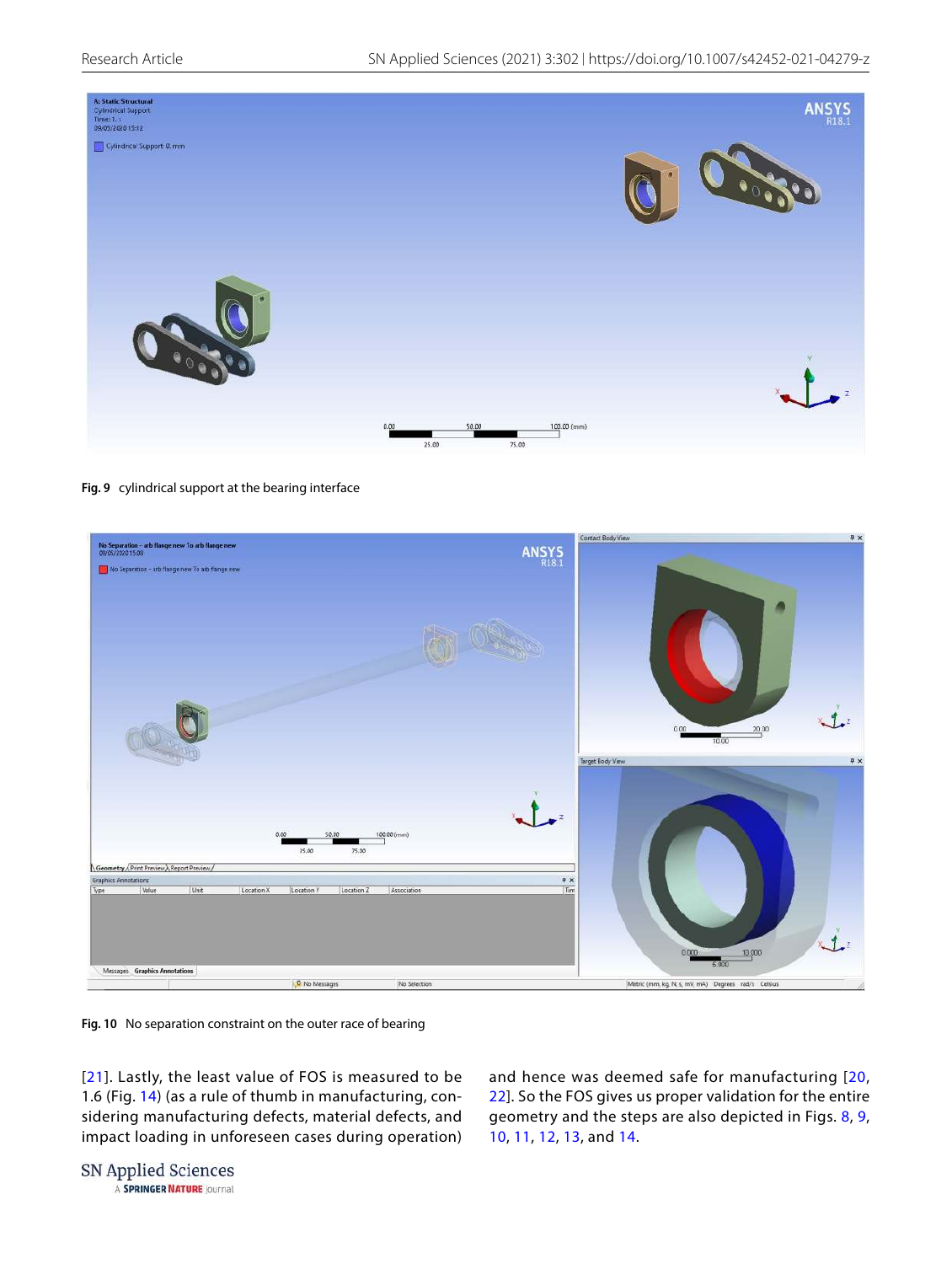

**Fig. 11** No separation constraint at the bearing shaft interface

<span id="page-8-1"></span><span id="page-8-0"></span>

**Fig. 12** Opposite equal forces on the moment arms to create torque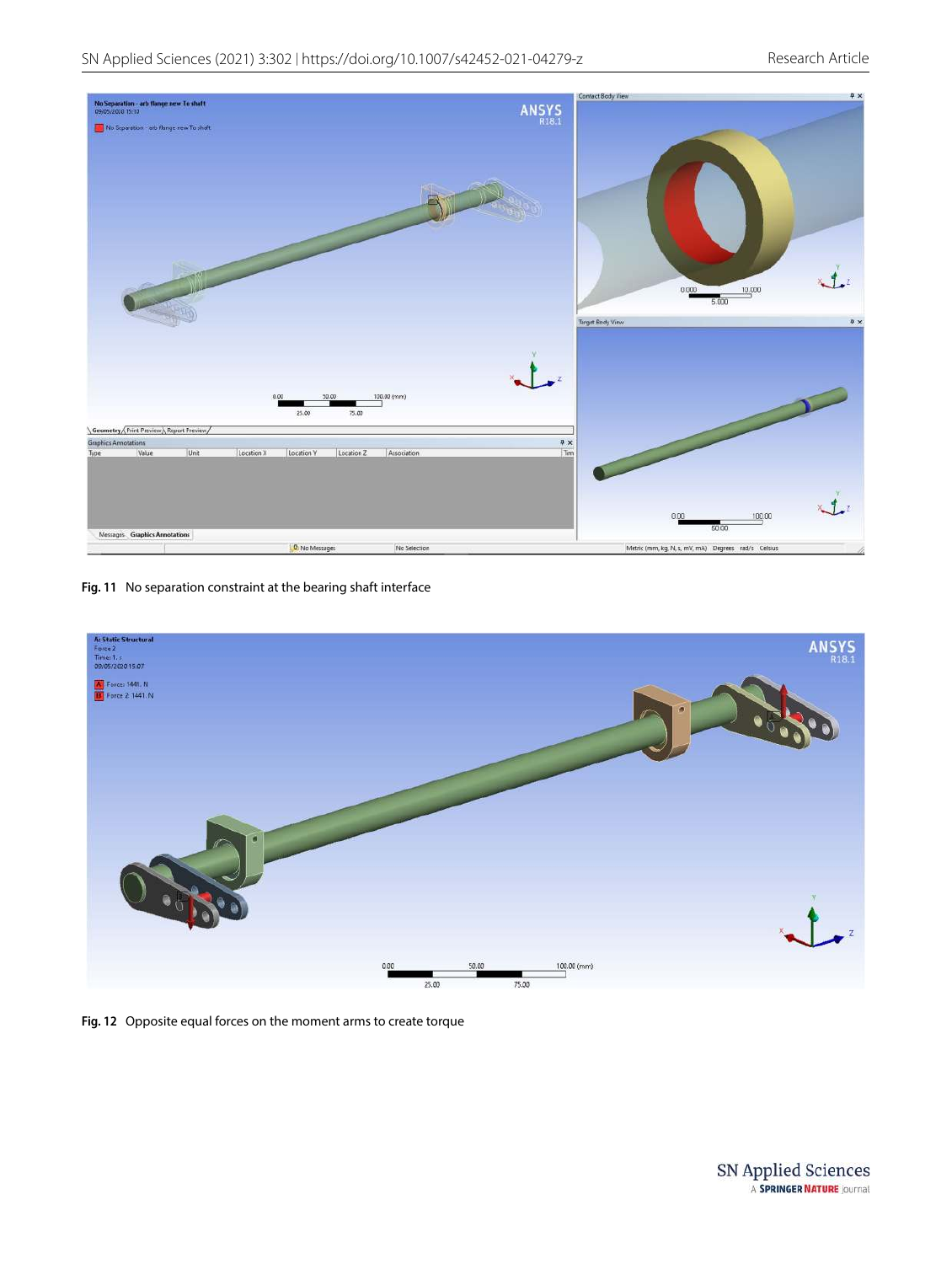

<span id="page-9-0"></span>**Fig. 13** Directional deformation in the Y-axis



**Fig. 14** Factor of safety of the anti-roll bar

# <span id="page-9-1"></span>**4 Results and discussion**

## **4.1 Track testing**

To test the manufacturing accuracy and the effect of using the anti-roll bar on the performance of the vehicle, track testing was carried out by reducing the external influences and errors such as track variations, temperature fluctuations, and driver inputs. The test runs were designed in such a way that the same drivers took alternate lap runs with and without anti-roll bars mounted on them. This reduced the influence of driver style on measured data, and the tire temperatures were reasonably constant between both runs, track parameters were kept constant. Hence these measures ensured that data logged is directly influenced due to changes in vehicle parameters not from external influences.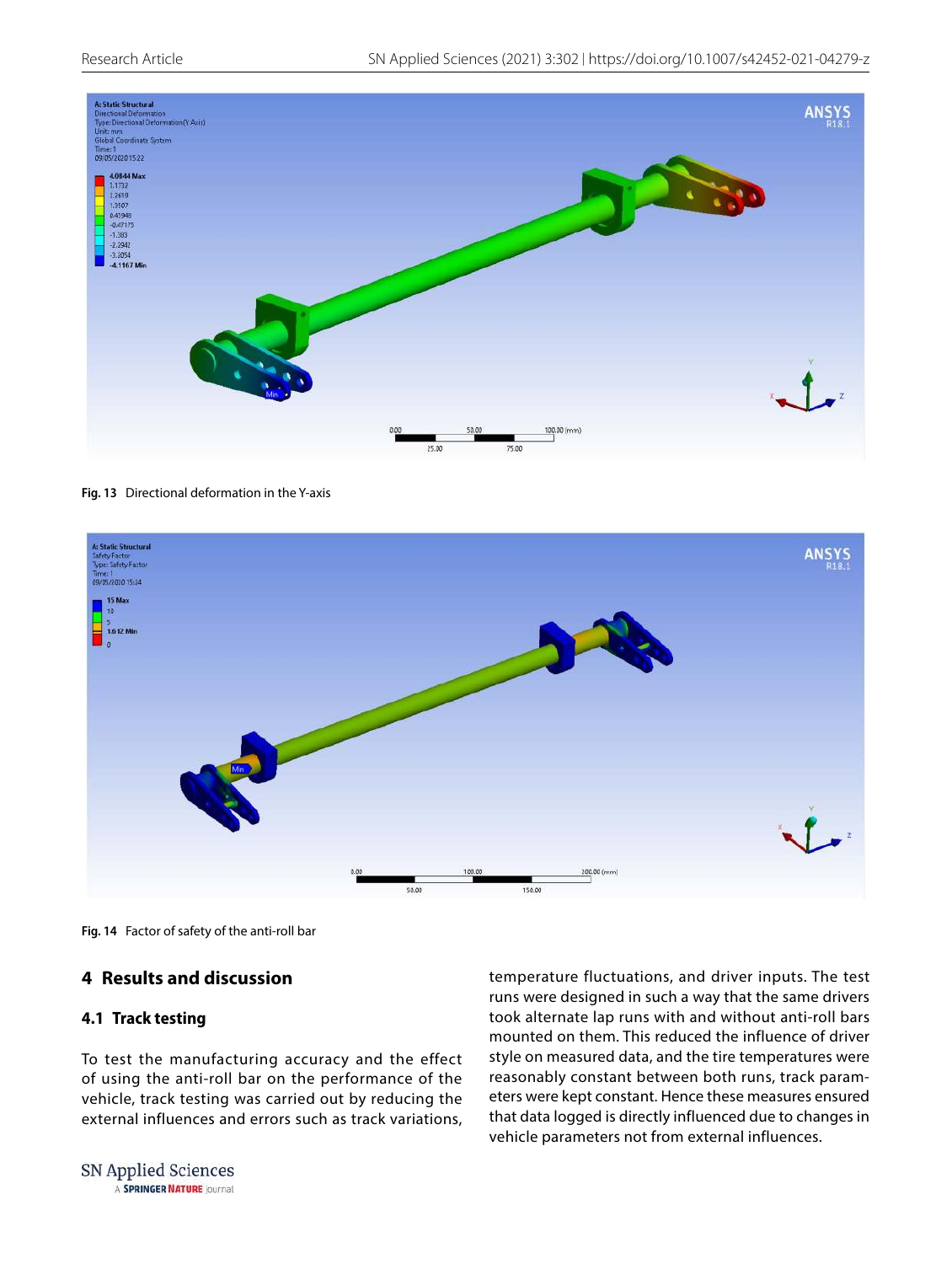

<span id="page-10-0"></span>**Fig. 15** Potentiometer data without an Anti-roll bar



<span id="page-10-1"></span>**Fig. 16** Potentiometer data with Anti-roll bar

For measuring the effect of the anti-roll bar on vehicle motion, the wheel travel data was logged in the lap run and was compared for both cases. As the anti-roll bar provides additional stiffness to the chassis, the vehicle

<span id="page-10-2"></span>**Fig. 17** Potentiometer mounted on the vehicle remains more stable and becomes less "sloppy" in the corners, hence this change is reflected in the wheel travel data plots. The anti-roll bar not only decreases the amount of body roll while cornering but also helps to maintain the stability of the vehicle while a single wheel goes into a bump due to track elevations and unevenness. When a wheel passes over some uneven surface, the anti-roll bar pushes the other wheel in a bump and, as a result, lowers both the wheels. The change in wheel travel is measured using a linear potentiometer, which is mounted parallel to the damper on the rocker/bell crank. The motion of the wheel is transferred to the potentiometer via a rocker. Also, while designing the suspension geometry, the motion ratio was checked constantly and kept as constant as possible, and the changes were kept to be minimized linearly. This helps to visualize the motion of the wheel better as the vehicle takes a lap.

Following is the data obtained from the potentiometer mounted at the front of the vehicle and is shown in Figs. [15,](#page-10-0) [16](#page-10-1) for both with and without anti-roll bar respectively:

The variation in wheel motion is reduced significantly in the latter case, hence validating the design. The Y-axis is in volts, and the x-axis plots the sample value logged by the potentiometer. The sensor converts the voltage input linearly of wheel travel in mm. By comparing the data in Figs. [15](#page-10-0), [16](#page-10-1) it can be seen that after the use of the anti-roll bar, the wheel travel has been reduced significantly in corners as the data plot appears to be "smoothened" out over a range of logged points, which justifies that the roll in the given time was less as compared to the former case. The voltage fluctuates heavily during samples 28 k-34 k due to the car hitting a bump hence the wheel and anti-roll



SN Applied Sciences A SPRINGER NATURE journal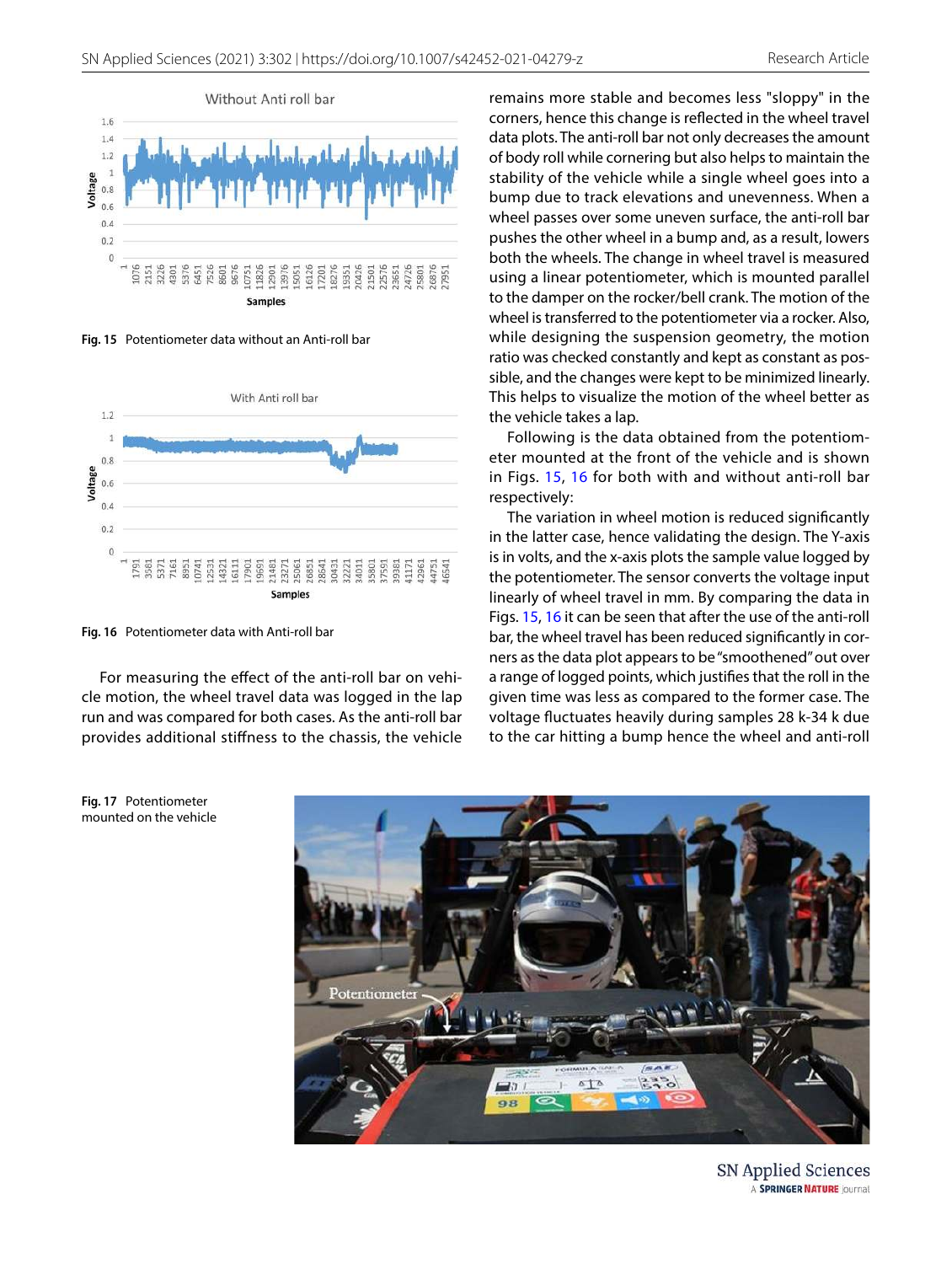bar sustain an impact. The potentiometer mounted on the vehicle is depicted in Fig. [17.](#page-10-2)

## **4.2 Static testing**

To measure the stiffness achieved by the design after manufacturing, quasi-static testing or static testing is carried out, which neglects the effects of impacts and jerks on the shaft. To measure the stiffness of the anti-roll bar, a fixture was designed to hold one end of the shaft on a rigid base. The other end was loaded gradually with a known amount of weight as shown in Fig. [18.](#page-11-0) The deflection in the moment bar was measured with a dial gauge, the correlation between the theoretical values and experimental was calculated. Experimental roll stiffness value was calculated as a known weight was applied at a fixed distance and utilizing the deflection from dial gauge using the equation as shown in Eqs. [10,](#page-11-1) [11,](#page-11-2) and [12,](#page-11-3) This equation results are depicted in Table [1.](#page-11-4)

(10) Torque = Load ∗ distance of application from center of shaft

Angular deflection = 
$$
\frac{\text{Linear deflection from dialogue}}{\text{Distance of application of load from center of shaft}} \times \frac{\pi}{180}
$$

\n(11)

Roll Stiffness = 
$$
\frac{Torque}{Angulatedlection}
$$
 (Units in N – m/deg) (12)

The results from static testing depicts that the error percentage between the FEA simulation value and the

#### <span id="page-11-4"></span>**Table 1** Experimental stiffness calculation

| Force(N) | Torque(N-m) | Deflection<br>(mm) | <b>Roll Stiffness</b> |
|----------|-------------|--------------------|-----------------------|
| 20       | .56         | .014               | 75.2                  |
| 40       | 1.12        | .02                | 75.4                  |
| 50       | 1.4         | .035               | 75.3                  |
| 60       | 1.68        | .04                | 74.8                  |

average value obtained from static testing. The deviation from simulated data (72.3 N-m) was found to be 4% for static validation (the mean of calculated roll stiffness data, 75.175 N-m). Moreover, the error between theoretical calculation and FEA analysis was found to be 1.9% (average error between a range of forces and their corresponding deflection and roll stiffness values) which is much less than 10.62% calculated by Zhang and coworkers. [\[4](#page-12-1)]

## **5 Conclusions**

<span id="page-11-3"></span><span id="page-11-2"></span><span id="page-11-1"></span>The anti-Roll bar plays a cardinal role in a Formula Student race car, and it is a device that improves agility, stiffness, driveability, and stability without adding much weight. This research demonstrated the design, analysis, manufacturing, and testing procedure for such components. The parts designed were thoroughly scrutinized for their effectiveness, and the results were satisfactory. To analyze the results of the research, FEA was carried out on ANSYS, static testing was done in laboratory conditions and to determine the effect of the designed component



<span id="page-11-0"></span>**Fig. 18** Static testing setup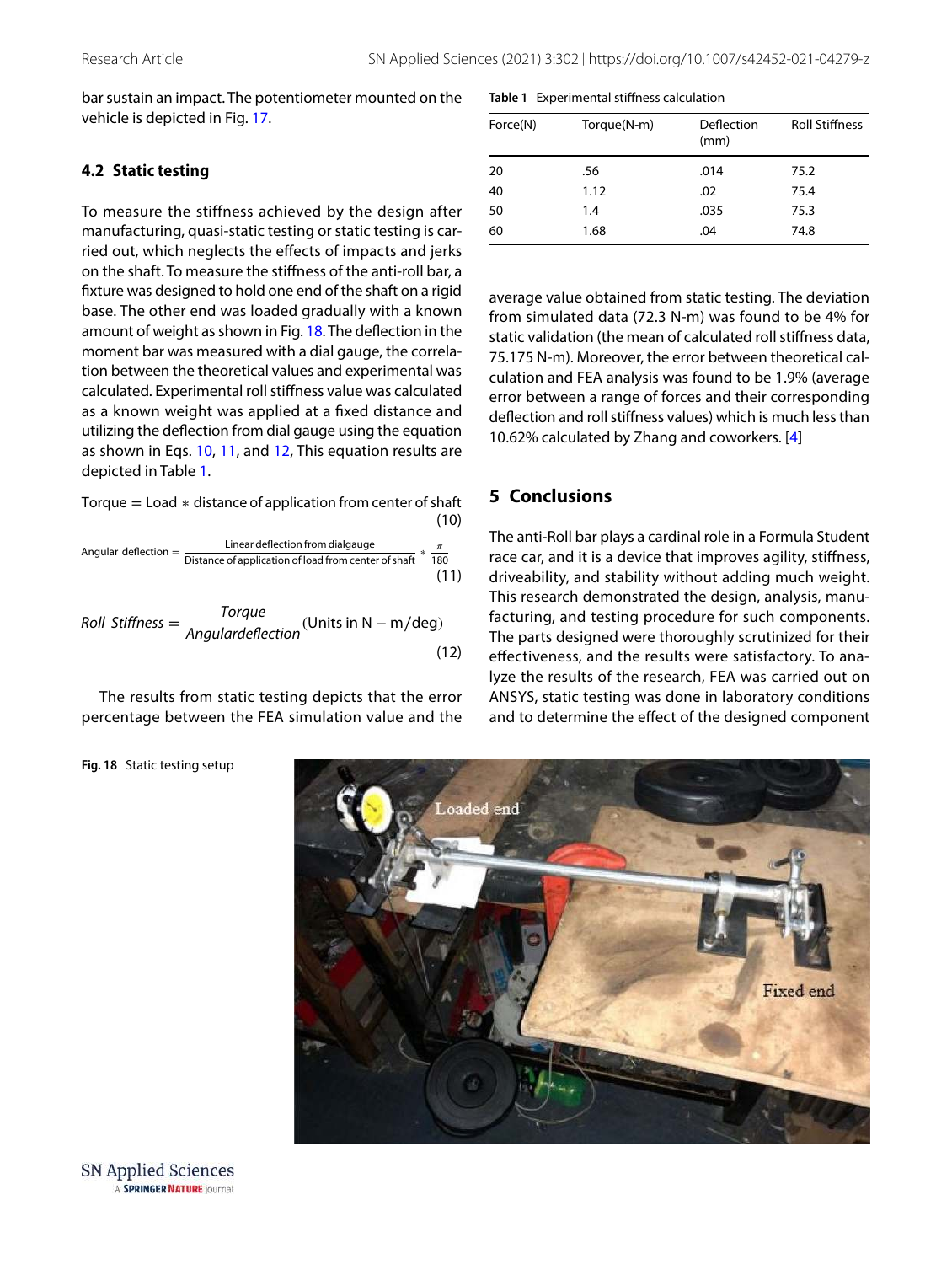on the vehicle system on-track testing was also carried out for which the results were logged using sensors such as potentiometers. Hence based on the above results, it could be concluded that this research was carried out successfully with desired outcomes, which are within a range of acceptable values and errors. It could also be emphasized from the track testing data that the designed component desirably improves the vehicle characteristics. Despite being advantageous, it has limitations due to it being heavier in nature. In future studies on anti-roll bar, better and lighter materials like carbon fiber and others can be researched upon. Moreover, strain gauges can be used to accurately verify the stress induced in the shaft and moment arms with FEA. The future scope for the calculation and verification of this research can be an extensive comparison between FEA analysis, experiment results, and analytical calculation by utilizing different meshing parameters such as mesh sizing methods, type of transition, and quality to further optimize the FEA process and also to reduce the error between the three calculating methods. Hence converging the results to greater accuracy.

**Acknowledgements** We would like to express our gratitude and acknowledge the efforts, support, and dedication of the formula student team—Pravega Racing. Additionally, the completion of this research would not be possible without support from the material dealer and laser-cut partner Goodwill Industries Peenya III Phase, Bengaluru, machining, and fabrication support from GK industries and Satyamoorty; Karnataka bearings, Bengaluru. Lastly, we are grateful for the support, provision of equipment's and guidance from the staff, colleagues, and the management at VIT University.

#### **Compliance with ethical standards**

**Conflicts of interest** The authors have no conflicts of interest to declare that are relevant to the content of this article.

**Open Access** This article is licensed under a Creative Commons Attribution 4.0 International License, which permits use, sharing, adaptation, distribution and reproduction in any medium or format, as long as you give appropriate credit to the original author(s) and the source, provide a link to the Creative Commons licence, and indicate if changes were made. The images or other third party material in this article are included in the article's Creative Commons licence, unless indicated otherwise in a credit line to the material. If material is not included in the article's Creative Commons licence and your intended use is not permitted by statutory regulation or exceeds the permitted use, you will need to obtain permission directly from the copyright holder. To view a copy of this licence, visit http://creativecommons [.org/licen ses/by/4.0/](http://creativecommons.org/licenses/by/4.0/).

# **References**

<span id="page-12-10"></span> 1. Gillespie TD (1992) Fundamentals of vehicle dynamics. Society of Automotive Engineers, Warrendale, PA. ISBN: 978-1-56091-199-9

- <span id="page-12-11"></span> 2. Mason E (2014) Alfetta\_front\_suspension.jpg modified to highlight anti-roll bar. https://commons.wikimedia.org/wiki/ File:Alfetta\_front\_suspension\_antiroll.jpg Accessed 23 Jan 2021
- <span id="page-12-0"></span> 3. Society of Automotive Engineers (1997) SAE manual on design and application of helical and spiral springs. Society of Automotive Engineers, Warrendale, PA. ISBN: 978-0-7680-0109-9
- <span id="page-12-1"></span> 4. Zhang L, Liu H, Xu Y, Wu S, Gu L (2009) Study on Modeling Method of Anti-Roll Bar Using One Dimensional Beam Element. pp 2009-01–1454. [https ://doi.org/10.4271/2009-01-1454](https://doi.org/10.4271/2009-01-1454)
- <span id="page-12-2"></span> 5. Bharane MP, Tanpure MK, Kerkal MG Optimization of anti-roll bar using ansys parametric design language (APDL). https://www. semanticscholar.org/paper/Optimization-of-Anti-Roll-bar-using -Ansys-Design-Bharane-Tanpure/2f2c418f7042b5ea00288bdf0 b359f3109ad0947. http://ijergs.org/files/documents/OPTIM IZATION-85.pdf. http://citeseerx.ist.psu.edu/viewdoc/summa [ry?doi=10.1.1.645.5105](http://citeseerx.ist.psu.edu/viewdoc/summary?doi=10.1.1.645.5105)
- <span id="page-12-3"></span> 6. Wang L, Xu G, Zhang N, Roser H (2013) Experimental comparison of anti-roll bar with hydraulically interconnected suspension in articulation mode. pp 2013-01-0710. https://doi. [org/10.4271/2013-01-0710](https://doi.org/10.4271/2013-01-0710)
- <span id="page-12-4"></span> 7. Ribeiro SY, Silveira ME (2013) Application of finite element method in the study of variables that influence the stiffness of the anti-roll bar and the body roll. pp 2013-36-0643. https:// [doi.org/10.4271/2013-36-0643](https://doi.org/10.4271/2013-36-0643).
- <span id="page-12-5"></span> 8. Shi W, Wang C, Li Z (2015) Improving Light Bus Handling and Stability by Anti-roll Bar and Bushing Adjustment. pp 2015–01– 0026. [https ://doi.org/10.4271/2015-01-0026.](https://doi.org/10.4271/2015-01-0026)
- <span id="page-12-6"></span> 9. Zhou M, Wang L, Zhang J, Zhang N (2015) Experimental investigation of interconnected hydraulic suspensions with different configurations to soften warp mode for improving off-road vehicle trafficability. pp 2015-01-0658. https://doi. [org/10.4271/2015-01-0658](https://doi.org/10.4271/2015-01-0658)
- <span id="page-12-7"></span> 10. Sert E, Boyraz P (2017) Optimization of suspension system and sensitivity analysis for improvement of stability in a midsize heavy vehicle. Eng Sci Technol an Int J 20:997-1012. https:// doi.org/10.1016/j.jestch.2017.03.007
- <span id="page-12-8"></span> 11. Kota KN, Sivanandham B (2017) Integrated model-In-Loop (MiL) simulation approach to validate active roll control system. pp 2017–01–0435. [https ://doi.org/10.4271/2017-01-0435](https://doi.org/10.4271/2017-01-0435)
- <span id="page-12-9"></span> 12. Zhang Y, Wang L, Xia R (2018) Sliding mode control of electrical active roll stabilizer using switched reluctance motor. pp 2018–01–0832. [https ://doi.org/10.4271/2018-01-0832](https://doi.org/10.4271/2018-01-0832)
- <span id="page-12-12"></span> 13. Liu Y, Yang K, He X, Ji X (2019) Active steering and anti-roll shared control for enhancing roll stability in path following of autonomous heavy vehicle. pp 2019-01-0454. https://doi. [org/10.4271/2019-01-0454](https://doi.org/10.4271/2019-01-0454)
- <span id="page-12-13"></span> 14. Mohanavel V, Iyankumar R, Sundar M, Kiran Kumar P, Pugazhendhi L (2020) Modelling and finite element analysis of antiroll bar using ANSYS software. Mater Today Proc. https://doi. org/10.1016/j.matpr.2020.05.322
- <span id="page-12-14"></span> 15. Wong JY (2008) Theory of ground vehicles, 4th ed. Wiley, Hoboken, N.J. ISBN: 978-0-470-17038-0
- <span id="page-12-15"></span> 16. Milliken WF, Milliken DL (1995) Race car vehicle dynamics. PA, SAE International, Warrendale
- <span id="page-12-16"></span> 17. Milliken WF, Milliken DL, Olley M (2002) Chassis design: principles and analysis. Society of Automotive Engineers, Warrendale, PA. ISBN: 978-0-7680-0826-5
- <span id="page-12-17"></span>18. Jazar RN (2014) Vehicle dynamics. Springer, New York
- <span id="page-12-18"></span> 19. Hubert K, Kumar A (2005) Anti-Roll stability suspension technology. pp 2005–01–3522. [https ://doi.org/10.4271/2005-01-3522](https://doi.org/10.4271/2005-01-3522)
- <span id="page-12-19"></span> 20. Jack H (2013) Engineering design, planning, and management. Academic Press, Amsterdam; Boston. ISBN: 978-0-12-397771-7
- <span id="page-12-20"></span> 21. IMiR\_IA\_Wyklad\_11 - Statecznosc pretow prostych.pdf. [http://](http://zwmik.imir.agh.edu.pl/dydaktyka/dla_studentow/imir/IMiR_IA_Wyklad_11%20-%20Statecznosc%20pretow%20prostych.pdf) zwmik.imir.agh.edu.pl/dydaktyka/dla\_studentow/imir/IMiR\_IA\_ Wyklad\_11%20-%20Statecznosc%20pretow%20prostych.pdf. Accessed 23 Jan 2021